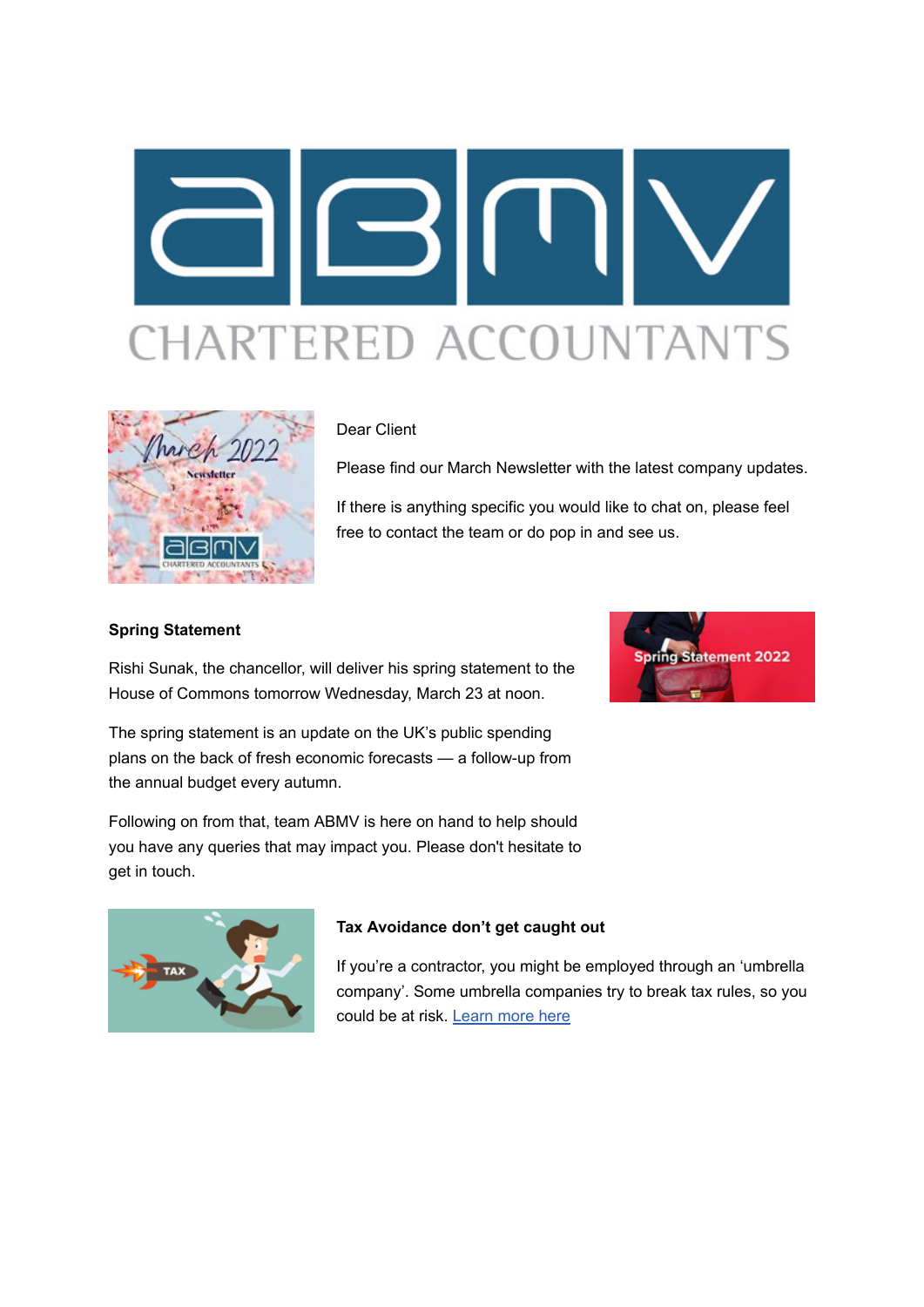#### **Gift Aid Payments**

If you're a higher rate taxpayer, gift aid payments will save you tax. If you pay tax above the basic rate, you can claim the difference between the rate you pay and the basic rate on your donation.

giftaid



#### **Making Tax Digital - Let ABMV become your MTD Superheros**

Coming to you right, left, and center as MTD (the government initiative to simplify the UK tax system) registration looms. Businesses that fall within the new thresholds must use compatible software to keep digital records and submit their tax return.

**All VAT registered businesses must register for MTD from April 2022.** That includes sole traders, limited companies, partnerships, charitable trusts, and landlords with at least one UK property.

ABMV has partnered with Xero and our staff are 100% @Xero certified.

Lean on us. ABMV will ensure that this transaction is as smooth and streamlined for your company as possible leaving you time to run your business.

# **WATCH THIS SPACE ...**

**How the national insurance rise could affect you From April 2022, the rates of NICs are due to increase by 1.25 percentage points.** Depending on the chancellor's announcement tomorrow employees, employers, and the self-employed will all feel the pinch from the national insurance increase in 2022. Those who earn more will pay more.



The small bright spot is that from April 6, 2022, you will only have to start making national insurance payments once earnings or profits hit higher levels.

For more information on national insurance contributions whether it be employee, employer, self-employed please get in touch.



#### **Gift Aid It - Make your donation go further**

The best way to help the Ukrainian people is to donate money to DEC (The Disasters Emergency Committee which brings together 15 leading UK aid charities) or indeed any other trusted charities. If you are a UK taxpayer & donate through gift aid HMRC will give an extra 25p for each £1 donated on top of the government's promise to match a donation. [https://dec.org.uk](http://click.maildeliveri.es/ls/click?upn=CUpFtyXQXbii-2BFRRdEIha4AZJB7P46BwRB9ZTgtaYYs-3DFeJQ_JvLSh5-2BVlgqI1TZvmaXxSK4z9DRMK-2Ftcys2RtGAd6JBj7P2nG0-2FpvJuCtGFYD-2FgQmi8RItM9QbzgXzqfwzdXAgMFghBYo8XYKDdyJPDZh5c4s7GmlPKo47Xz-2Bys3857LMVhdqHAuqGUJHfObO2-2BnEZNU0-2BmKTElDxVyhtIsVgw-2FO-2BgcSHy9-2BILM4uJD8GMGAJ0KniHMu1Ozcy4-2Bnmi8A226CDGnrsG3u0KjhU-2FRrPDc41ci85j6K6XBfG-2FU6bMiC3m5zBsm8O6ugIjr2Ki8FV82DeIBfgnjCrj5WkGFqMXrSbT2yBOKIWAYHSwcby8GH)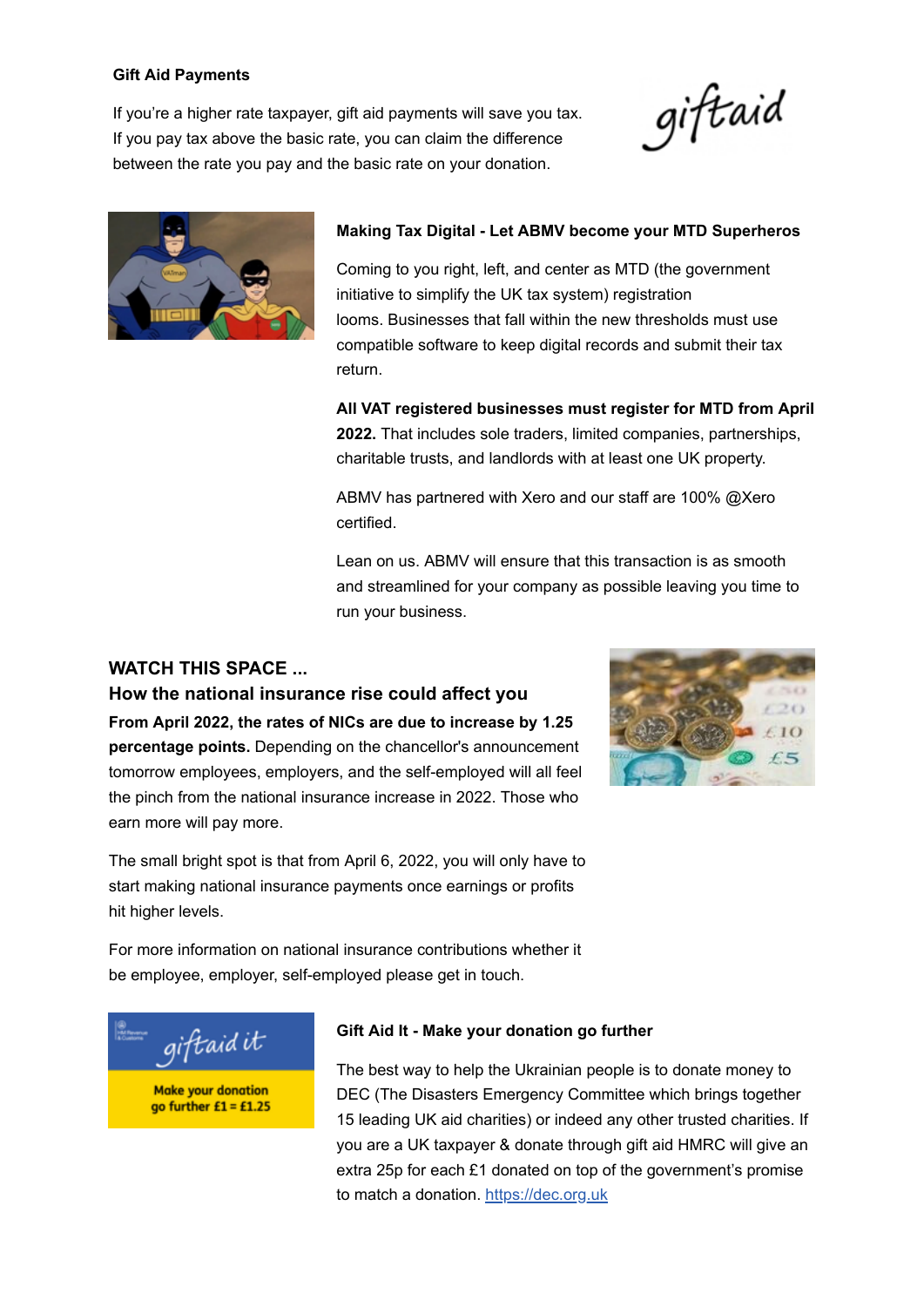#### **Marriage Allowance**

Did you know that if you are married or/and in a civil partnership you may be able to share your personal tax allowances to reduce your tax bill?

Spouses and civil partners can sign up for the marriage allowance if one partner's income is under the personal allowance (£12,570 in 2021/22) and the other is a basic-rate taxpayer.

Eligible couples can transfer 10% of their tax-free personal allowance to their partners, worth up to £1,260 in 2021/22) meaning they can reduce the tax they pay by up to £252 a year.

Couples can apply at any time and backdate their claims for any of the four previous tax years.



### **UK Retailer Fraud Incident**

A UK retailer was the victim of fraud to the value of c.1.1m. The UK retailer was engaged with a third party to assist with upgrading infrastructure. In July and August 2021, a person or persons unknown, used fictitious email addresses to trick the UK retailer's employees into believing they were corresponding with employees from a third party. Those perpetrating the fraud also tricked employees from the third party to believe they were corresponding with employees from the UK retailer.

Protect your financial transactions: Before paying invoices, check the bank details are correct, especially if advised of a change in account details. The best way to check bank details is to contact the sender through known contact details, not those advising the change (e.g. existing telephone details that you have on file). Further protection advice is available from our partners at the: National Cyber Security Centre Report Immediately: If you think you have been a victim of PDF fraud, act quickly, contact your bank immediately as they may be able to freeze the funds before they are moved. Also, report the fraud to Action Fraud [online at](http://click.maildeliveri.es/ls/click?upn=CUpFtyXQXbii-2BFRRdEIhaxrBbv1YRH90VTQGSg5BKF8-3DYutN_JvLSh5-2BVlgqI1TZvmaXxSK4z9DRMK-2Ftcys2RtGAd6JBj7P2nG0-2FpvJuCtGFYD-2FgQmi8RItM9QbzgXzqfwzdXAgMFghBYo8XYKDdyJPDZh5eRGzT45jpXVuE3TTZ02DzsWqmk4cRlccxbsoaKjtsq7oTDEOxTc9sdy5HVnN-2B-2Be-2FrrNKEuI64AuSlWL4rrtadOekLQChQkIL60GJsqJzgyj-2FJ8krToM0F64LlLW2ykq3f21GVp1GicX6DLuWribV1tf-2BKyMalBxPkdMHBI3F4DQV4eKbQYkVWgULJT2Do83MKiDIr32ZQ-2FHJYcNtJvzXZK) or by calling 0300 123 2040

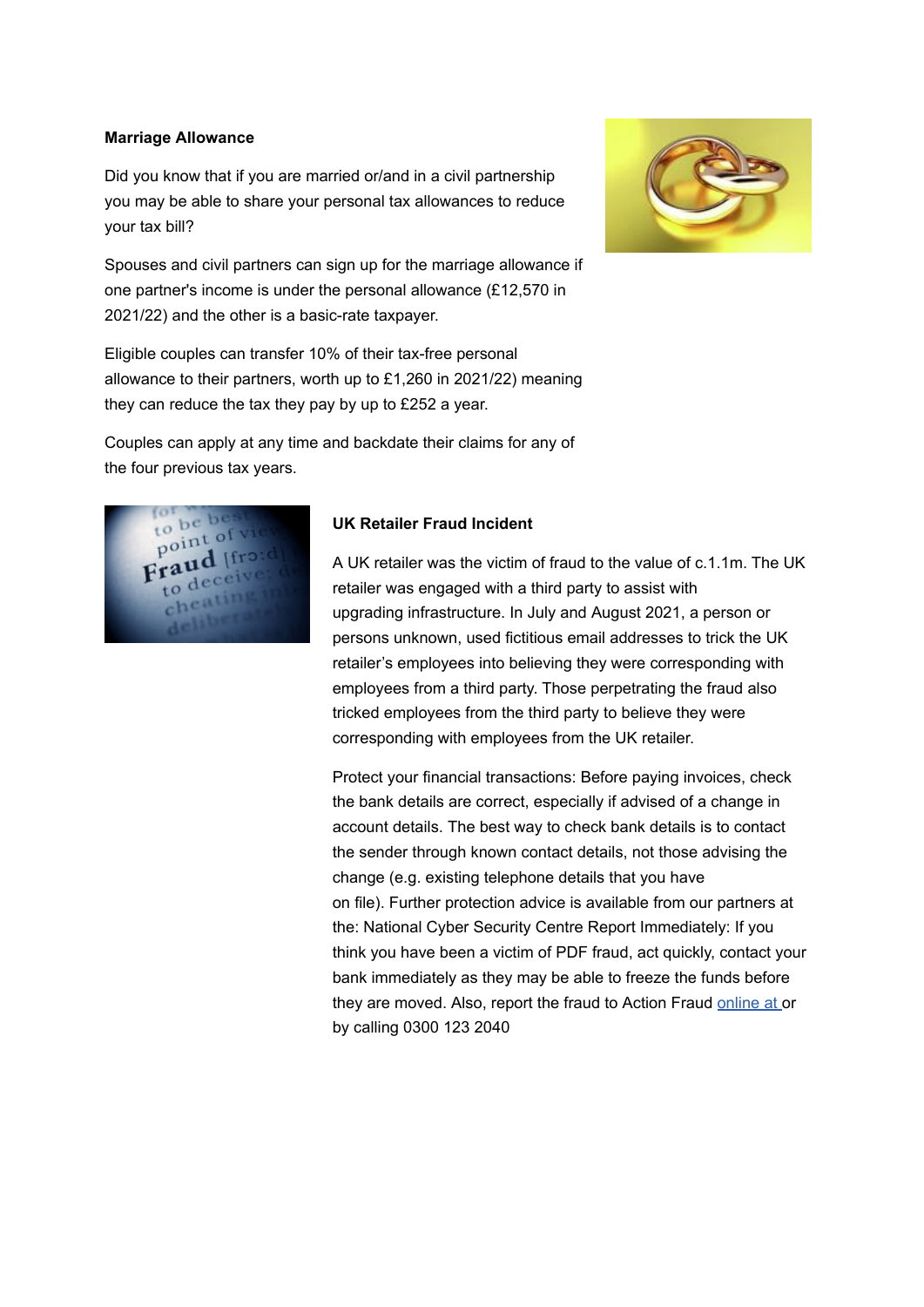#### **And finally ...**

ABMV's sister business, Transworld Kent is very pleased to welcome Lars Pederson to our business brokerage team.

Lars is an innovative and accomplished business management consultant, with much knowledge to bring to the team from his wealth of experience working with large corporations to SMEs.

Because of his background and proven track record of implementing business solutions, his transfer to a role as a business broker has natural synergy.



Lars's working area will cover East and North Kent. From Medway to Dover.



#### **ABMV in the Community**

ABMV is very much part the local community of independent businesseses.

Look out for the logo in and around Tonbridge and Tunbridge Wells.

Make that choice and support local where you can.





#### **Points of Contact**

Chris Page - Personal Tax Manager

Hayley Hawes Webb - Limited Company Accountant

Mandy Kitchenham - Payroll & Pensions Manager

Wendy Berry - Assistant Accountant

Many thanks and please contact us with any queries.



#### **ABMV**

**[175, High Street, Tonbridge, Kent TN9 1BX](https://www.google.com/maps/search/175,+High+Street,+Tonbridge,+Kent+TN9+1BX?entry=gmail&source=g)**

**Tel:+44(0)1732 366077**